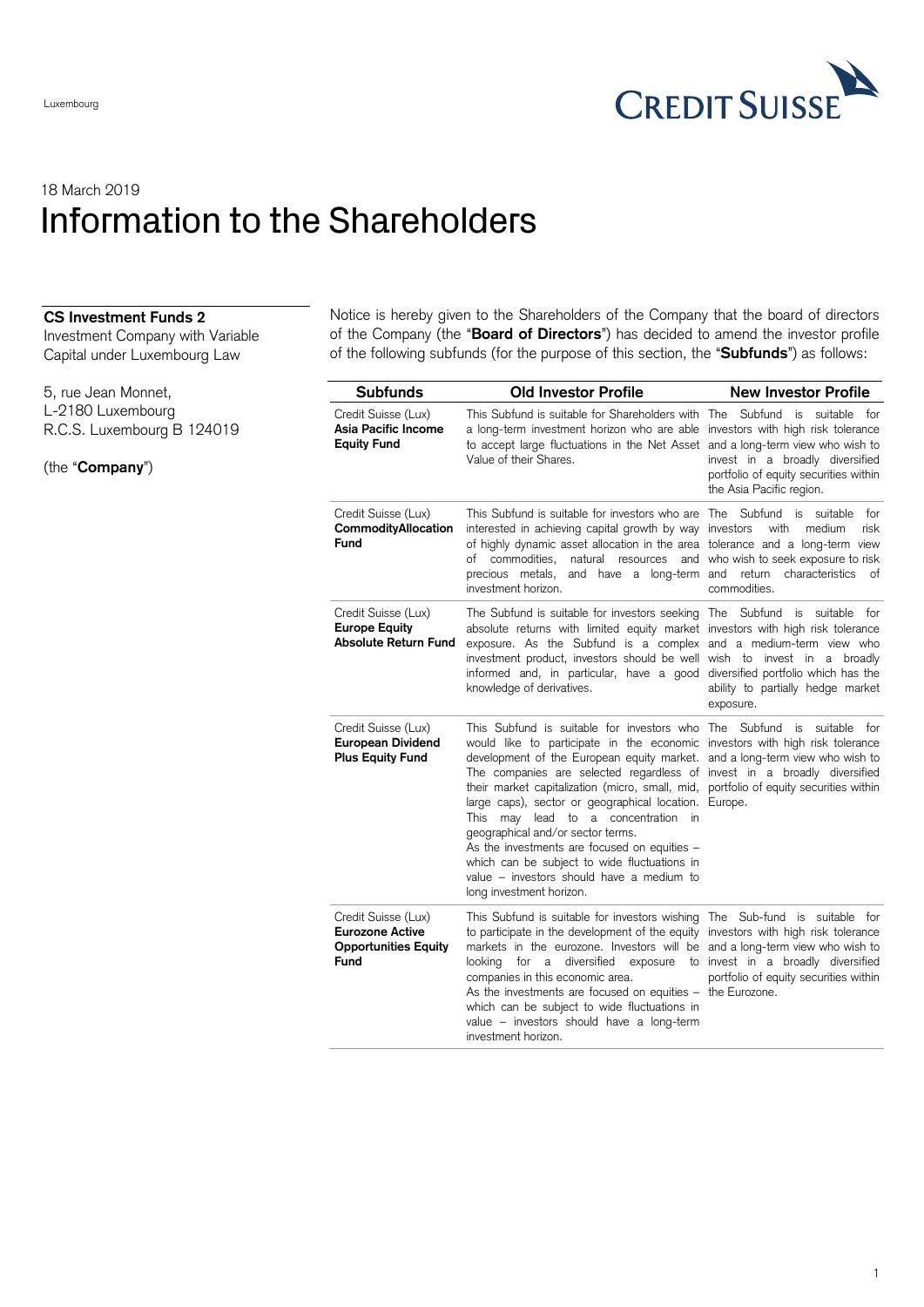

| Credit Suisse (Lux)<br>Global Balanced<br><b>Convertible Bond</b><br><b>Fund</b> | This Subfund is suitable for investors looking The Subfund is suitable for<br>for an uncomplicated way to participate in a investors with medium<br>professionally structured portfolio comprising tolerance and a medium-term<br>conversion and option rights of issuers view who wish to invest in a<br>domiciled worldwide. It enables them to broadly diversified portfolio of<br>benefit from the potential for attractive price debt securities.<br>gains, an appropriate return and broad risk<br>diversification, and to exploit the opportunities<br>presented by an indirect equity investment<br>involving limited risk, without them having to<br>forgo a secure return.                                                                                                                                                                                 | risk                                                                                                                  |
|----------------------------------------------------------------------------------|----------------------------------------------------------------------------------------------------------------------------------------------------------------------------------------------------------------------------------------------------------------------------------------------------------------------------------------------------------------------------------------------------------------------------------------------------------------------------------------------------------------------------------------------------------------------------------------------------------------------------------------------------------------------------------------------------------------------------------------------------------------------------------------------------------------------------------------------------------------------|-----------------------------------------------------------------------------------------------------------------------|
| Credit Suisse (Lux)<br>Global Digital Health<br><b>Equity Fund</b>               | This Subfund is suitable for investors wishing The Subfund is suitable for<br>to participate in the development of the equity investors with high risk tolerance<br>markets within the biotechnology sector. and a long-term view who wish<br>Investors will be looking for a diversified and to invest in a broadly diversified<br>actively managed exposure to companies in portfolio of equity securities<br>this sector.<br>As the investments are focused on equities $-$ sector.<br>which can be subject to wide fluctuations in<br>value - investors should have a long-term<br>investment horizon.                                                                                                                                                                                                                                                           | globally within the Digital Health                                                                                    |
| Credit Suisse (Lux)<br><b>Global Dividend Plus</b><br><b>Equity Fund</b>         | This Subfund is suitable for investors who The Subfund is suitable for<br>would like to participate in the economic investors with high risk tolerance<br>development of the global equity market. The and a long-term view who wish<br>companies are selected regardless of their to invest in a broadly diversified<br>market capitalization (micro, small, mid, large portfolio of equity securities<br>caps) or affiliation to a particular geographical globally.<br>region or sector. This may lead to a<br>concentration in geographical and/or sector<br>terms.<br>As the investments are focused on equities -<br>which can be subject to wide fluctuations in<br>value - investors should have a medium to<br>long investment horizon.                                                                                                                     |                                                                                                                       |
| Credit Suisse (Lux)<br><b>Global Property Total</b><br><b>Return Equity Fund</b> | This Subfund is suitable for Shareholders with The Subfund is suitable for<br>a long-term investment horizon who are able investors with high risk tolerance<br>to accept large fluctuations in the Net Asset and a long-term view who wish<br>Value of their Shares.                                                                                                                                                                                                                                                                                                                                                                                                                                                                                                                                                                                                | to invest in a broadly diversified<br>portfolio of equity securities<br>globally<br>within the<br>property<br>sector. |
| Credit Suisse (Lux)<br><b>Global Robotics</b><br><b>Equity Fund</b>              | The Subfund is suitable for investors wishing The Subfund is suitable for<br>to participate in companies offering products investors with high risk tolerance<br>and services in the field of automation, and a long-term view who wish<br>artificial intelligence, environmental control to invest in a broadly diversified<br>system, industrial control system, efficient portfolio<br>enhancements, numerical control, robotics, globally.<br>medical technology systems as well as safety<br>and security technology. Investors will be<br>looking for balanced, broad and diversified<br>exposure to companies active primarily in<br>information technology, healthcare or industry.<br>As the investments are focused on equities -<br>which can be subject to wide fluctuations in<br>value – investors should have a medium to<br>long investment horizon. | of equity securities                                                                                                  |
| Credit Suisse (Lux)<br><b>Global Security Equity</b><br>Fund                     | The Subfund is suitable for investors wishing The Subfund is suitable for<br>to participate in companies offering products investors with high risk tolerance<br>and services in environmental security, IT and a long-term view who wish<br>security, health protection, traffic safety and to invest in a broadly diversified<br>protection against crime. Investors will be portfolio of equity securities<br>looking for balanced, broad and diversified globally.<br>exposure to companies active primarily in<br>information technology, healthcare or industry.<br>Investors will be looking for balanced, broad<br>and diversified exposure to companies in<br>these sectors. As the investments are focused<br>on equities - which can be subject to wide<br>fluctuations in value - investors should have a<br>medium to long investment horizon.          |                                                                                                                       |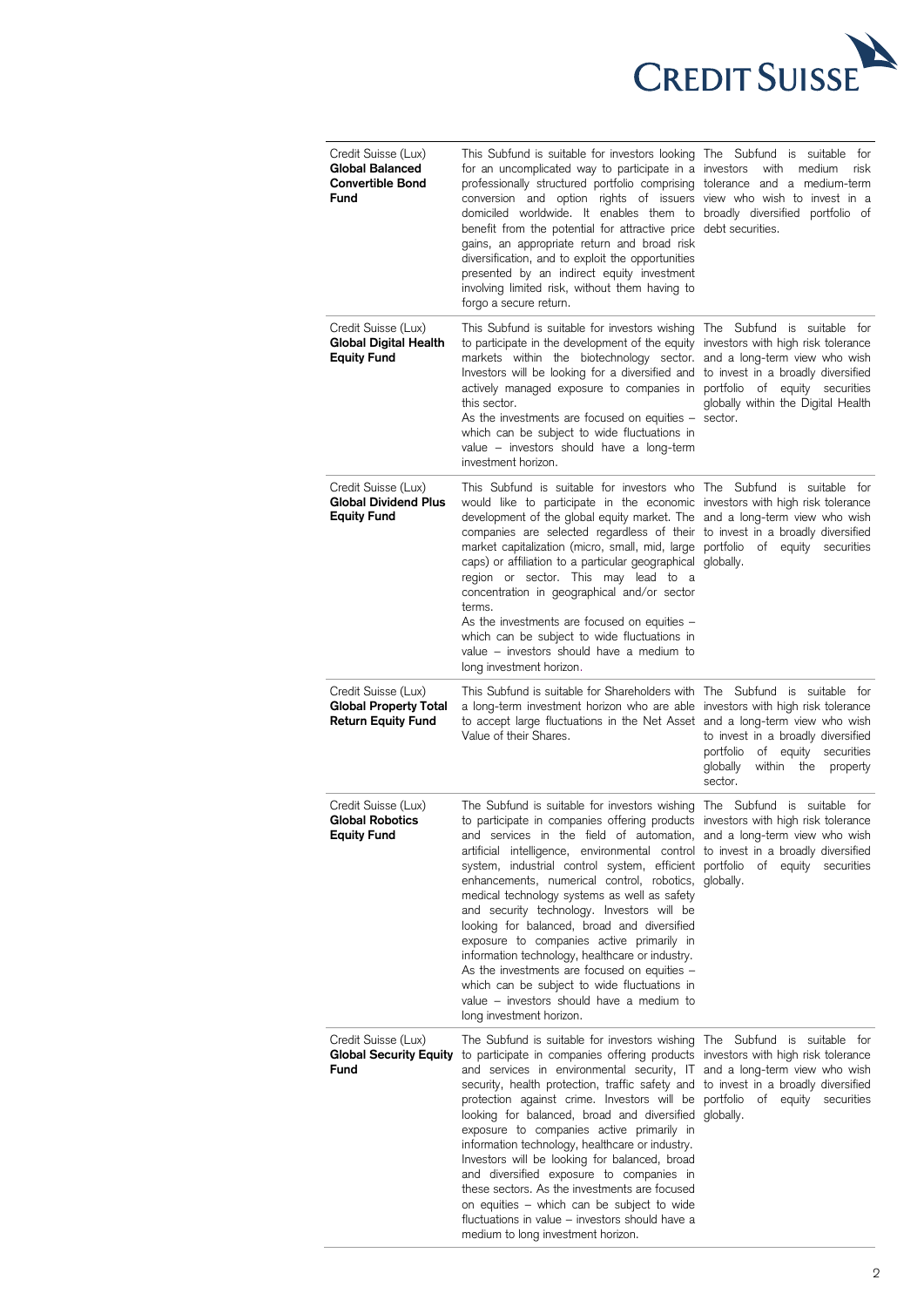

| Credit Suisse (Lux)<br><b>Infrastructure Equity</b><br>Fund                    | This Subfund is suitable for investors wishing The Subfund is suitable for<br>to participate in the development of the equity investors<br>markets within the infrastructure sector, tolerance and a medium-term<br>Investors will be looking for a diversified and view who wish to invest in a<br>actively managed exposure to companies in broadly diversified portfolio of<br>this sector.<br>As the investments are focused on equities -<br>which can be subject to wide fluctuations in<br>value - investors should have a long-term<br>investment horizon.                   | with medium<br>risk<br>equity securities globally within<br>the infrastructure sector.                                                                         |
|--------------------------------------------------------------------------------|--------------------------------------------------------------------------------------------------------------------------------------------------------------------------------------------------------------------------------------------------------------------------------------------------------------------------------------------------------------------------------------------------------------------------------------------------------------------------------------------------------------------------------------------------------------------------------------|----------------------------------------------------------------------------------------------------------------------------------------------------------------|
| Credit Suisse (Lux)<br>Japan Value Equity<br><b>Fund</b>                       | This Subfund is suitable for investors wishing The Subfund is suitable for<br>to participate in the development of equity investors with high risk tolerance<br>markets in Japan. Investors will be looking for and a long-term view who wish<br>a diversified exposure to companies in this to invest in a broadly diversified<br>economic area.<br>As the investments are focused on equities $-$ securities.<br>which can be subject to wide fluctuations in<br>value - investors should have a long-term<br>investment horizon.                                                  | portfolio of Japanese<br>equity                                                                                                                                |
| Credit Suisse (Lux)<br><b>Portfolio Fund Global</b><br><b>Balanced USD</b>     | This Subfund is suitable for income and capital The Subfund is suitable for<br>growth-oriented investors with medium risk investors with medium<br>capacity who are also interested in longer- tolerance and a medium-term<br>term capital growth and have a medium or view who wish to seek exposure<br>long-term investment horizon.<br>There can be no guarantee that the of mixed assets.<br>investment objective will be met. The value of<br>investments may go down as well as up and<br>investors may not recover the value of their<br>initial investment.                  | risk<br>to risk and return characteristics                                                                                                                     |
| Credit Suisse (Lux)<br><b>Portfolio Fund Global</b><br><b>Yield USD</b>        | The Subfund is suitable for income-oriented The Subfund is suitable for<br>investors who are interested in earning an investors<br>appropriate return.<br>There can be no guarantee that the view who wish to seek exposure<br>investment objective will be met. The value of to risk and return characteristics<br>investments may go down as well as up and of mixed assets.<br>investors may not recover the value of their<br>initial investment.                                                                                                                                | with<br>medium<br>risk<br>tolerance and a medium-term                                                                                                          |
| Credit Suisse (Lux)<br>SIMAG <sup>®</sup> Systematic<br><b>USA Equity Fund</b> | The Sub-fund is suitable for investors with The Subfund is suitable for<br>medium risk tolerance and a long-term view investors with high risk tolerance<br>who wish to invest in a broadly diversified<br>portfolio of US equity securities.                                                                                                                                                                                                                                                                                                                                        | and a long-term view who wish<br>to invest in a broadly diversified<br>portfolio of US equity securities.                                                      |
| Credit Suisse (Lux)<br><b>Small and Mid Cap</b><br>Alpha Long/Short<br>Fund    | The Subfund is suitable for investors seeking<br>absolute returns who want to make use of the investors with medium<br>opportunity to participate in the added value tolerance and a long-term view<br>generated by the use of various derivative who wish to invest in a broadly<br>investment strategies based on equities and diversified portfolio which has the<br>currencies. As the Subfund is a complex ability to partially hedge market<br>investment product, investors should be well exposure.<br>informed and, in particular, have a good<br>knowledge of derivatives. | The Subfund is suitable for<br>risk                                                                                                                            |
| Credit Suisse (Lux)<br><b>Small Cap</b><br><b>Switzerland Equity</b><br>Fund   | The Sub-fund is suitable for investors with The Subfund is suitable for<br>medium risk tolerance and a long-term view<br>who wish to invest in a broadly diversified<br>portfolio of Swiss equity securities.                                                                                                                                                                                                                                                                                                                                                                        | investors with high risk tolerance<br>and a long-term view who wish<br>to invest in a broadly diversified<br>portfolio<br>оf<br>Swiss<br>equity<br>securities. |
| Credit Suisse (Lux)<br><b>Systematic Index</b><br><b>Fund Balanced CHF</b>     | The Subfund is suitable for yield-oriented The Subfund<br>investors with medium risk capacity who are investors<br>also interested in longer-term capital growth tolerance and a medium-term<br>and have a medium or long-term investment view who wish to seek exposure<br>horizon.                                                                                                                                                                                                                                                                                                 | is suitable for<br>with<br>medium<br>risk<br>to risk and return characteristics<br>of mixed assets.                                                            |